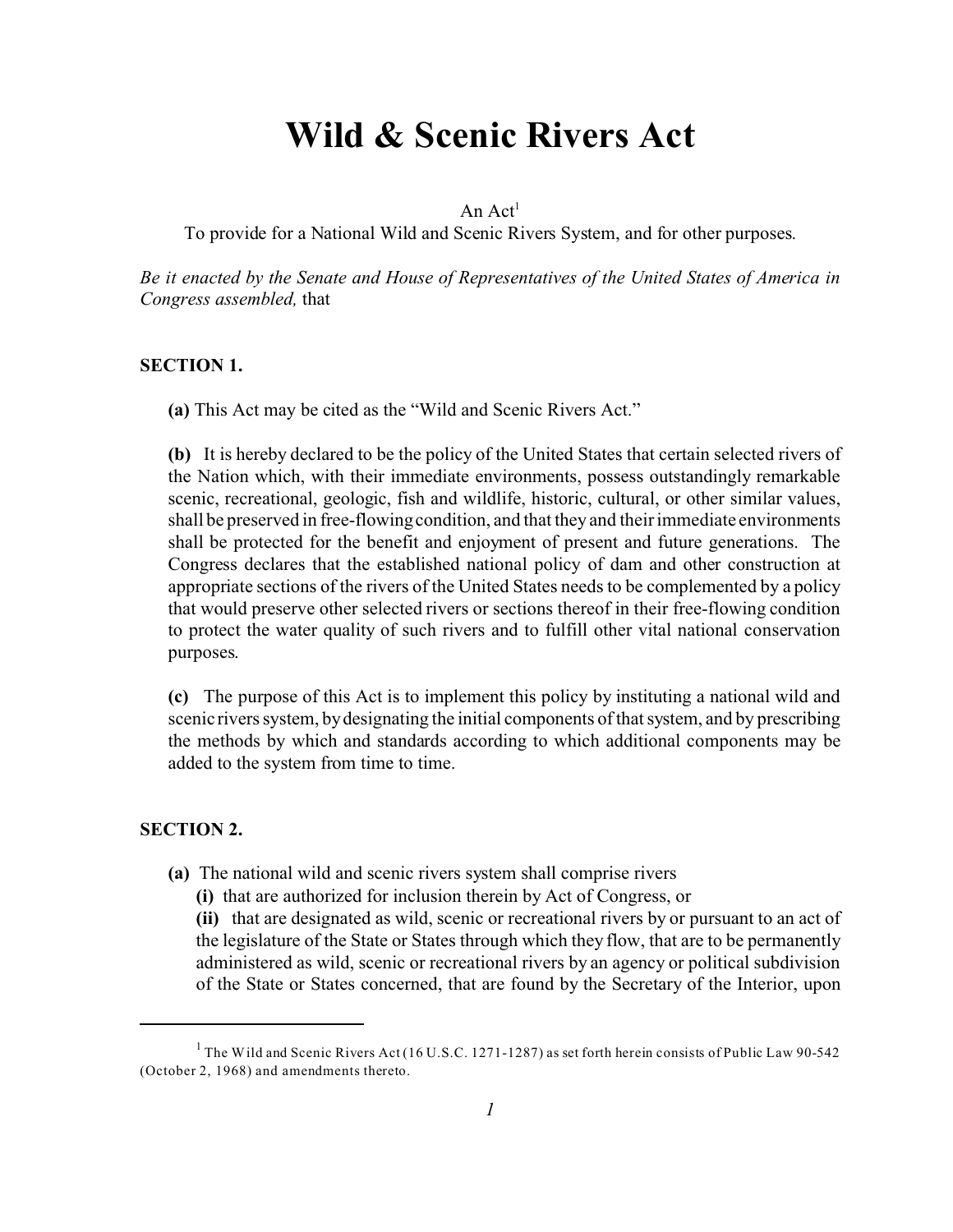application of the Governor of the State or the Governors of the States concerned, or a person or persons thereunto duly appointed by him or them, to meet the criteria established in this Act and such criteria supplementary thereto as he may prescribe, and that are approved by him for inclusion in the system, including, upon application of the Governor of the State concerned, the Allagash Wilderness Waterway, Maine; that segment of the Wolf River, Wisconsin, which flows through Langlade County and that segment of the New River in North Carolina extending from its confluence with Dog Creek downstream approximately 26.5 miles to the Virginia State line.

Upon receipt of an application under clause (ii) of this subsection, the Secretary shall notify the Federal Energy Regulatory Commission and publish such application in the Federal Register. Each river designated under clause (ii) shall be administered by the State or political subdivision thereof without expense to the United States other than for administration and management of federally owned lands. For purposes of the preceding sentence, amounts made available to any State or political subdivision under the Land and Water Conservation [Fund] Act of 1965 or any other provision of law shall not be treated as an expense to the United States. Nothing in this subsection shall be construed to provide for the transfer to, or administration by, a State or local authority of any federally owned lands which are within the boundaries of any river included within the system under clause (ii).

**(b)** A wild, scenic or recreational river area eligible to be included in the system is a free-flowing stream and the related adjacent land area that possesses one or more of the values referred to in Section 1, subsection (b) of this Act. Every wild, scenic or recreational river in its free-flowing condition, or upon restoration to this condition, shall be considered eligible for inclusion in the national wild and scenic rivers system and, if included, shall be classified, designated, and administered as one of the following:

**(1)** Wild river areas -- Those rivers or sections of rivers that are free of impoundments and generally inaccessible except by trail, with watersheds or shorelines essentially primitive and waters unpolluted. These represent vestiges of primitive America.

**(2)** Scenic river areas -- Those rivers or sections of rivers that are free of impoundments, with shorelines or watersheds still largely primitive and shorelines largely undeveloped, but accessible in places by roads.

**(3)** Recreational river areas -- Those rivers or sections of rivers that are readily accessible by road or railroad, that may have some development along their shorelines, and that may have undergone some impoundment or diversion in the past.

# **SECTION 3.**

**(a)** The following rivers and the land adjacent thereto are hereby designated as components of the national wild and scenic rivers system: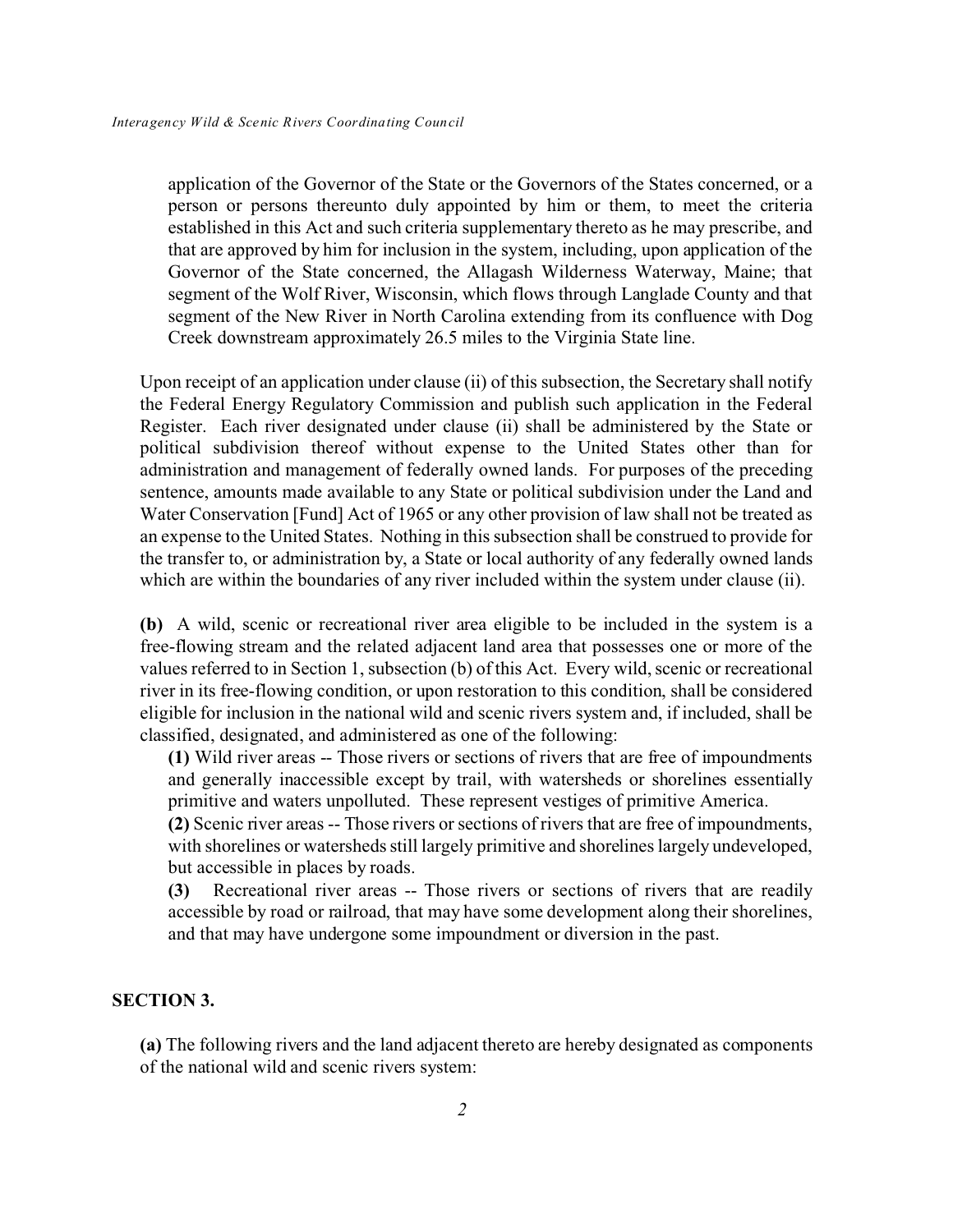[List of designated rivers omitted. Please see following list.]

**(b)** The agency charged with the administration of each component of the national wild and scenic rivers system designated by subsection (a) of this section shall, within one year from the date of designation of such component under subsection (a) (except where a different date is provided in subsection (a)), establish detailed boundaries therefore (which boundaries shall include an average of not more than 320 acres of land per mile measured from the ordinary high water mark on both sides of the river); and determine which of the classes outlined in section 2, subsection (b), of this Act best fit the river or its various segments. Notice of the availability of the boundaries and classification, and of subsequent boundary amendments shall be published in the Federal Register and shall not become effective until ninety days after they have been forwarded to the President of the Senate and the Speaker of the House of Representatives.

**(c)** Maps of all boundaries and descriptions of the classifications of designated river segments, and subsequent amendments to such boundaries, shall be available for public inspection in the offices of the administering agency in the District of Columbia and in locations convenient to the designated river.

**(d) (1)** For rivers designated on or after January 1, 1986, the Federal agency charged with the administration of each component of the National Wild and Scenic Rivers System shall prepare a comprehensive management plan for such river segment to provide for the protection of the river values. The plan shall address resource protection, development of lands and facilities, user capacities, and other management practices necessary or desirable to achieve the purposes of this Act. The plan shall be coordinated with and may be incorporated into resource management planning for affected adjacent Federal lands. The plan shall be prepared, after consultation with State and local governments and the interested public within 3 full fiscal years after the date of designation. Notice of the completion and availability of such plans shall be published in the Federal Register.

**(2)** For rivers designated before January 1, 1986, all boundaries, classifications, and plans shall be reviewed for conformity within the requirements of this subsection within 10 years through regular agency planning processes.

#### **SECTION 4.**

**(a)** The Secretary of the Interior or, where national forest lands are involved, the Secretary of Agriculture or, in appropriate cases, the two Secretaries jointly shall study and submit to the President reports on the suitability or nonsuitability for addition to the national wild and scenic rivers system of rivers which are designated herein or hereafter by the Congress as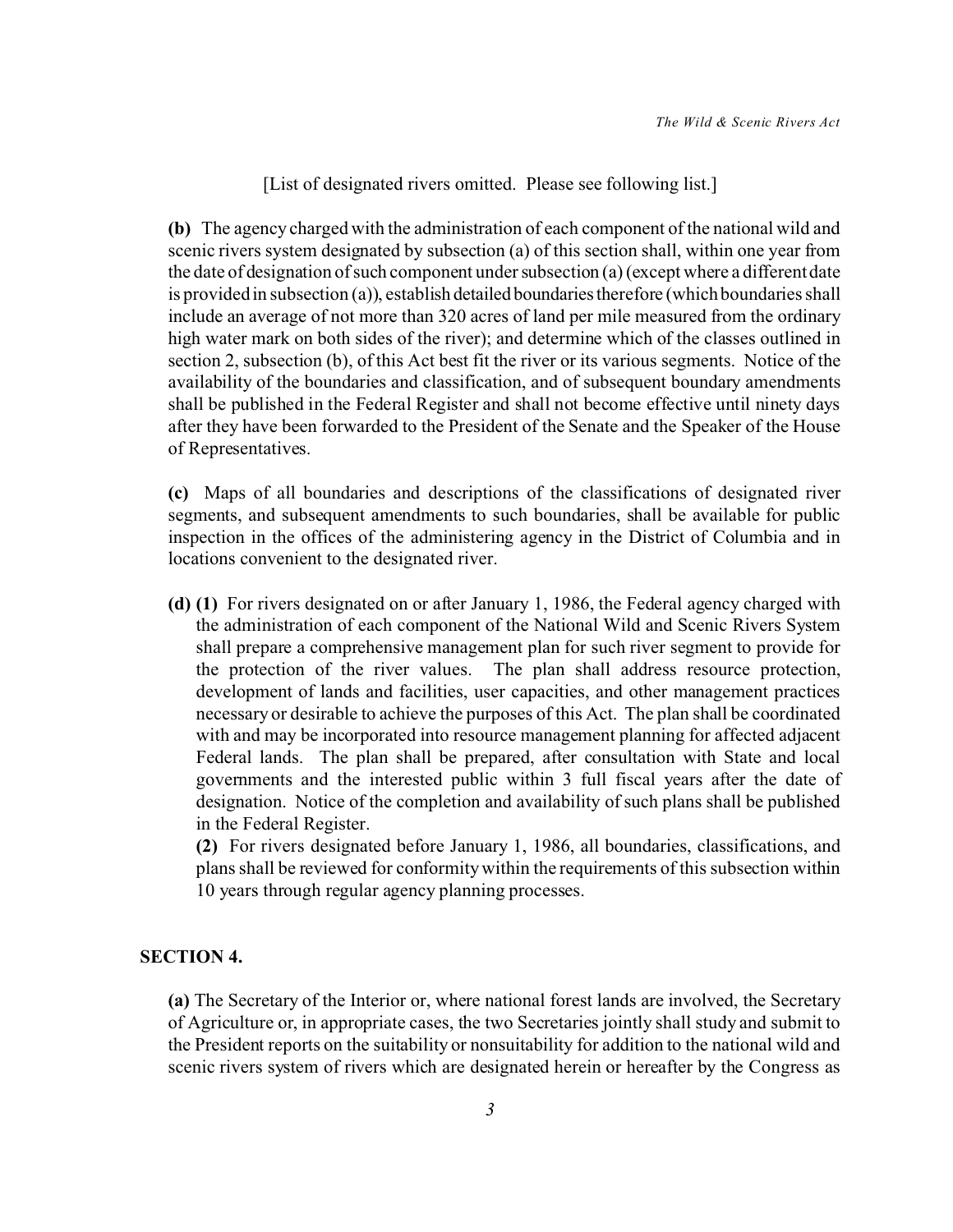potential additions to such system. The President shall report to the Congress his recommendations and proposals with respect to the designation of each such river or section thereof under this Act. Such studies shall be completed and such reports shall be made to the Congress with respect to all rivers named in subparagraphs  $5(a)$  (1) through (27) of this Act no later than October 2, 1978. In conducting these studies the Secretary of the Interior and the Secretary of Agriculture shall give priority to those rivers

**(i)** with respect to which there is the greatest likelihood of developments which, if undertaken, would render the rivers unsuitable for inclusion in the national wild and scenic rivers system, and

**(ii)** which possess the greatest proportion of private lands within their areas. Every such study and plan shall be coordinated with any water resources planning involving the same river which is being conducted pursuant to the Water Resources Planning Act (79 Stat. 244; 42 U.S.C. 1962 et seq.). Each report, including maps and illustrations, shall show among other things the area included within the report; the characteristics which do or do not make the area a worthy addition to the system; the current status of land ownership and use in the area; the reasonably foreseeable potential uses of the land and water which would be enhanced, foreclosed, or curtailed if the area were included in the national wild and scenic rivers system; the Federal agency (which in the case of a river which is wholly or substantially within a national forest, shall be the Department of Agriculture) by which it is proposed the area, should it be added to the system, be administered; the extent to which it is proposed that such administration, including the costs thereof, be shared by State and local agencies; and the estimated cost to the United States of acquiring necessary lands and interests in land and of administering the area, should it be added to the system. Each such report shall be printed as a Senate or House document.

**(b)** Before submitting any such report to the President and the Congress, copies of the proposed report shall, unless it was prepared jointly by the Secretary of the Interior and the Secretary of Agriculture, be submitted by the Secretary of the Interior to the Secretary of Agriculture or by the Secretary of Agriculture to the Secretary of the Interior, as the case may be, and to the Secretary of the Army, the Chairman of the Federal Power Commission, the head of any other affected Federal department or agency and, unless the lands proposed to be included in the area are already owned by the United States or have already been authorized for acquisition by Act of Congress, the Governor of the State or States in which they are located or an officer designated by the Governor to receive the same. Any recommendations or comments on the proposal which the said officials furnish the Secretary or Secretaries who prepared the report within ninety days of the date on which the report is submitted to them, together with the Secretary's or Secretaries' comments thereon, shall be included with the transmittal to the President and the Congress.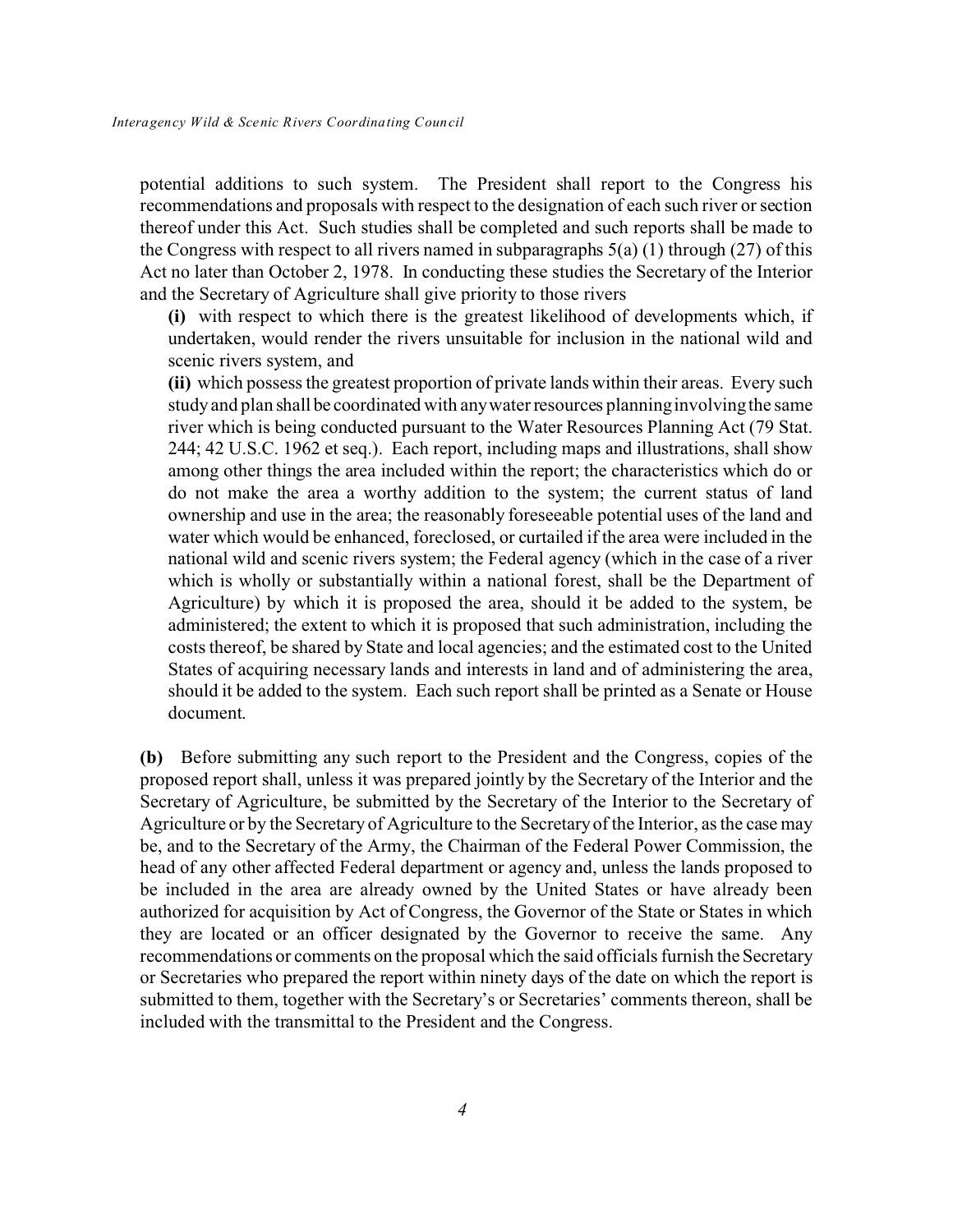**(c)** Before approving or disapproving for inclusion in the national wild and scenic rivers system any river designated as a wild, scenic or recreational river by or pursuant to an act of the State legislature, the Secretary of the Interior shall submit the proposal to the Secretary of Agriculture, the Secretary of the Army, the Chairman of the Federal Power Commission, and the head of any other affected Federal department or agency and shall evaluate and give due weight to any recommendations or comments which the said officials furnish him within ninety days of the date on which it is submitted to them. If he approves the proposed inclusion, he shall publish notice thereof in the Federal Register.

**(d)** The boundaries of any river proposed in section 5(a) of this Act for potential addition to the National Wild and Scenic Rivers System shall generally comprise that area measured within one-quarter mile from the ordinary high water mark on each side of the river. In the case of any designated river, prior to publication of boundaries pursuant to section 3(b) of this Act, the boundaries also shall comprise the same area. This subsection shall not be construed to limit the possible scope of the study report to address areas which may lie more than one-quarter mile from the ordinary high water mark on each side of the river.

# **SECTION 5.**

**(a)** The following rivers are hereby designated for potential addition to the national wild and scenic rivers system:

[List of study rivers and study periods is omitted. If you need the list, please contact a Council member.]

**(c)** The study of any of said rivers shall be pursued in as close cooperation with appropriate agencies of the affected State and its political subdivisions as possible, shall be carried on jointly with such agencies if request for such joint study is made by the State, and shall include a determination of the degree to which the State or its political subdivisions might participate in the preservation and administration of the river should it be proposed for inclusion in the national wild and scenic rivers system.

**(d) (1)** In all planning for the use and development of water and related land resources, consideration shall be given by all Federal agencies involved to potential national wild, scenic and recreational river areas, and all river basin and project plan reports submitted to the Congress shall consider and discuss any such potentials. The Secretary of the Interior and the Secretary of Agriculture shall make specific studies and investigations to determine which additional wild, scenic and recreational river areas within the United States shall be evaluated in planning reports by all Federal agencies as potential alternative uses of the water and related land resources involved.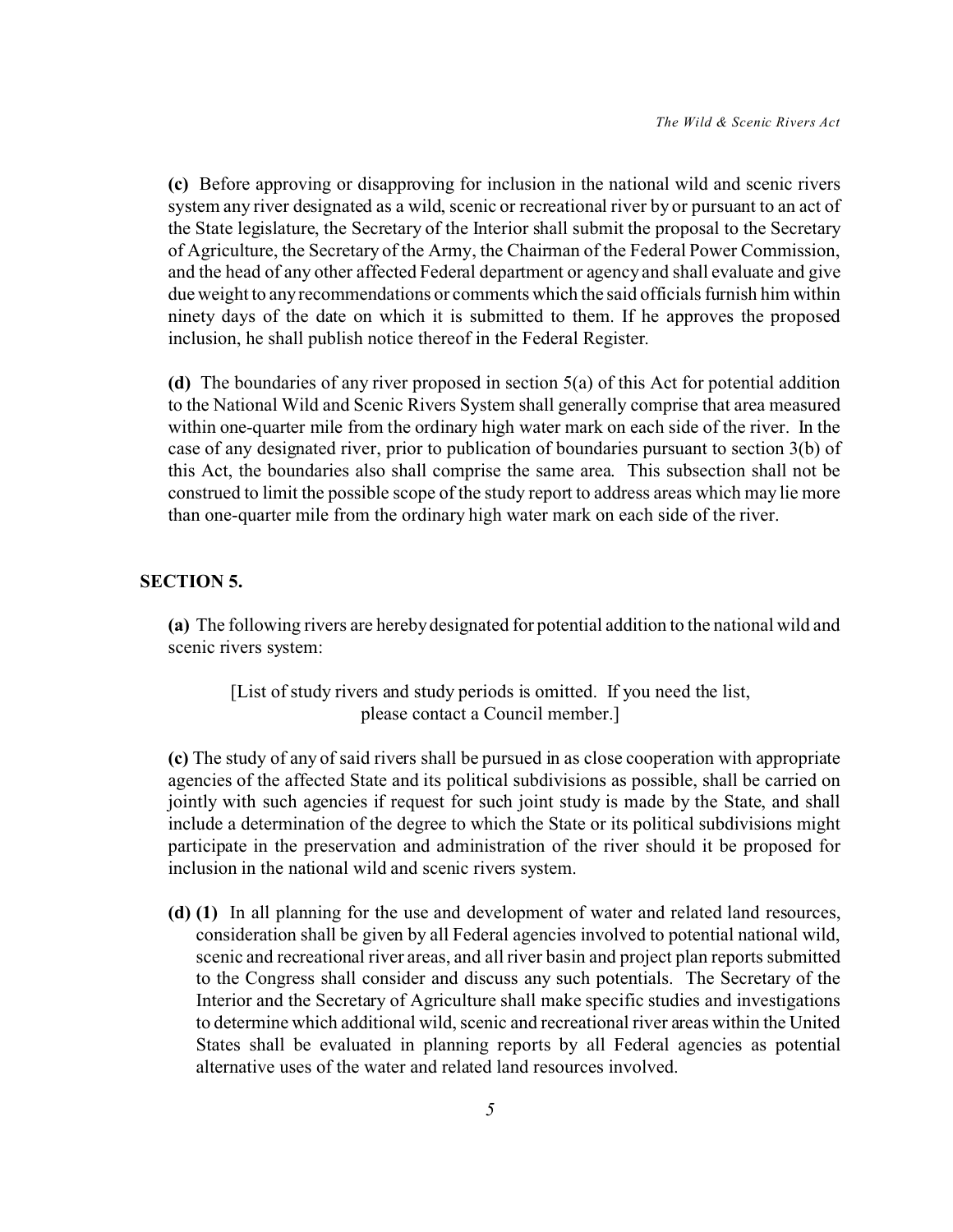**(2)** The Congress finds that the Secretary of the Interior, in preparing the Nationwide Rivers Inventory as a specific study for possible additions to the National Wild and Scenic Rivers System, identified the Upper Klamath River from below the John Boyle Dam to the Oregon-California State line. The Secretary, acting through the Bureau of Land Management, is authorized under this subsection to complete a study of the eligibility and suitability of such segment for potential addition to the National Wild and Scenic Rivers System. Such study shall be completed, and a report containing the results of the study shall be submitted to Congress by April 1, 1990. Nothing in this paragraph shall affect the authority or responsibilities of any other Federal agency with respect to activities or action on this segment and its immediate environment.

# **SECTION 6.**

**(a) (1)** The Secretary of the Interior and the Secretary of Agriculture are each authorized to acquire lands and interests in land within the authorized boundaries of any component of the national wild and scenic rivers system designated in section 3 of this Act, or hereafter designated for inclusion in the system by Act of Congress, which is administered by him, but he shall not acquire fee title to an average of more than 100 acres per mile on both sides of the river. Lands owned by a State may be acquired only by donation or by exchange in accordance with the subsection (d) of this section. Lands owned by an Indian tribe or a political subdivision of a State may not be acquired without the consent of the appropriate governing body thereof as long as the Indian tribe or political subdivision is following a plan for management and protection of the lands which the Secretary finds protects the land and assures its use for purposes consistent with this Act. Money appropriated for Federal purposes from the land and water conservation fund shall, without prejudice to the use of appropriations from other sources, be available to Federal departments and agencies for the acquisition of property for the purposes of this Act.

**(2)** When a tract of land lies partially within and partially outside the boundaries of a component of the National Wild and Scenic Rivers System, the appropriate Secretary may, with the consent of the landowners for the portion outside the boundaries, acquire the entire tract. The land or interest therein so acquired outside the boundaries shall not be counted against the average one-hundred-acre-per-mile fee title limitation of subsection  $(a)(1)$ . The lands or interests therein outside such boundaries, shall be disposed of, consistent with existing authorities of law, by sale, lease, or exchange.

**(b)** If 50 per centum or more of the entire acreage outside the ordinary high water mark on both sides of the river within a federally administered wild, scenic or recreational river area is owned in fee title by the United States, by the State or States within which it lies, or by political subdivisions of those States, neither Secretary shall acquire fee title to any lands by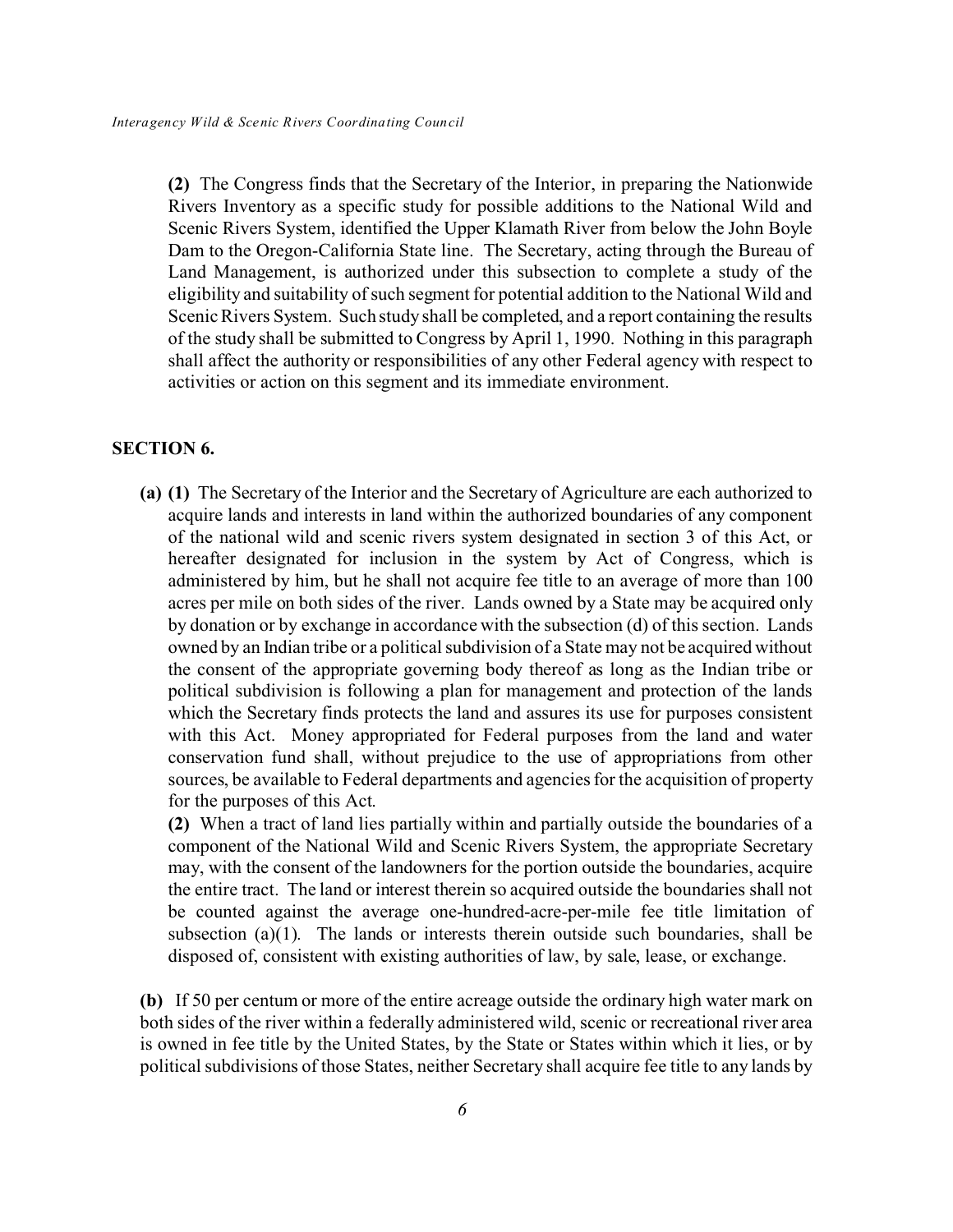condemnation under authority of this Act. Nothing contained in this section, however, shall preclude the use of condemnation when necessary to clear title or to acquire scenic easements or such other easements as are reasonably necessary to give the public access to the river and to permit its members to traverse the length of the area or of selected segments thereof.

**(c)** Neither the Secretary of the Interior nor the Secretary of Agriculture may acquire lands by condemnation, for the purpose of including such lands in any national wild, scenic or recreational river area, if such lands are located within any incorporated city, village or borough which has in force and applicable to such lands a duly adopted, valid zoning ordinance that conforms with the purposes of this Act. In order to carry out the provisions of this subsection the appropriate Secretary shall issue guidelines, specifying standards for local zoning ordinances, which are consistent with the purposes of this Act. The standards specified in such guidelines shall have the object of (A) prohibiting new commercial or industrial uses other than commercial or industrial uses which are consistent with the purposes of this Act, and (B) the protection of the bank lands by means of acreage, frontage, and setback requirements on development.

**(d)** The appropriate Secretary is authorized to accept title to non-Federal property within the authorized boundaries of any federally administered component of the national wild and scenic rivers system designated in section 3 of this Act or hereafter designated for inclusion in the system by Act of Congress and, in exchange therefore, convey to the grantor any federally owned property which is under his jurisdiction within the State in which the component lies and which he classifies as suitable for exchange or other disposal. The values of the properties so exchanged either shall be approximately equal or, if they are not approximately equal, shall be equalized by the payment of cash to the grantor or to the Secretary as the circumstances require.

**(e)** The head of any Federal department or agency having administrative jurisdiction over any lands or interests in land within the authorized boundaries of any federally administered component of the national wild and scenic rivers system designated in section 3 of this Act or hereafter designated for inclusion in the system by Act of Congress is authorized to transfer to the appropriate Secretary jurisdiction over such lands for administration in accordance with the provisions of this Act. Lands acquired by or transferred to the Secretary of Agriculture for the purposes of this Act within or adjacent to a national forest shall upon such acquisition or transfer become national forest lands.

**(f)** The appropriate Secretary is authorized to accept donations of lands and interests in land, funds, and other property for use in connection with his administration of the national wild and scenic rivers system.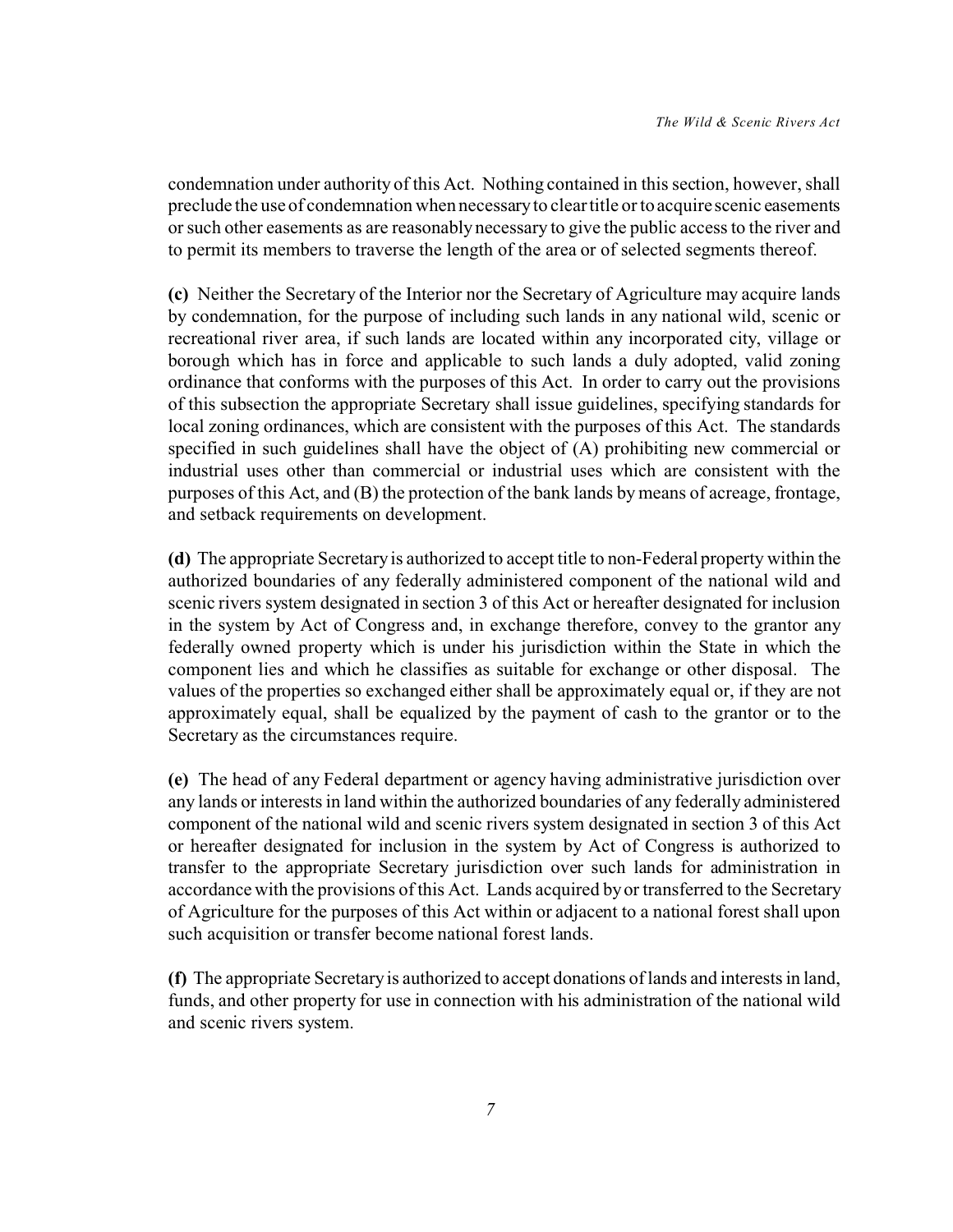**(g) (1)** Any owner or owners (hereinafter in this subsection referred to as "owner") of improved property on the date of its acquisition, may retain for themselves and their successors or assigns a right of use and occupancy of the improved property for noncommercial residential purposes for a definite term not to exceed twenty-five years, or in lieu thereof, for a term ending at the death of the owner, or the death of his spouse, or the death of either or both of them. The owner shall elect the term to be reserved. The appropriate Secretary shall pay to the owner the fair market value of the property on the date of such acquisition less the fair market value on such a date retained by the owner. **(2)** A right of use and occupancy retained pursuant to this subsection shall be subject to termination whenever the appropriate Secretary is given reasonable cause to find that such use and occupancy is being exercised in a manner which conflicts with the purposes of this Act. In the event of such a finding, the Secretary shall tender to the holder of that right an amount equal to the fair market value of that portion of the right which remains unexpired on the date of termination. Such right of use or occupancy shall terminate by operation of law upon tender of the fair market price.

**(3)** The term "improved property," as used in this Act, means a detached, one-family dwelling (hereinafter referred to as "dwelling"), the construction of which was begun before January 1, 1967, (except where a different date is specifically provided by law with respect to any particular river), together with so much of the land on which the dwelling is situated, the said land being in the same ownership as the dwelling, as the appropriate Secretary shall designate to be reasonably necessary for the enjoyment of the dwelling for the sole purpose of noncommercial residential use, together with any structures accessory to the dwelling which are situated on the land so designated.

#### **SECTION 7.**

**(a)** The Federal Power Commission shall not license the construction of any dam, water conduit, reservoir, powerhouse, transmission line, or other project works under the Federal Power Act (41 Stat. 1063), as amended (16 U.S.C. 791a et seq.), on or directly affecting any river which is designated in section 3 of this Act as a component of the national wild and scenic rivers system or which is hereafter designated for inclusion in that system, and no department or agency of the United States shall assist by loan, grant, license, or otherwise in the construction of any water resources project that would have a direct and adverse effect on the values for which such river was established, as determined by the Secretary charged with its administration. Nothing contained in the foregoing sentence, however, shall preclude licensing of, or assistance to, developments below or above a wild, scenic or recreational river area or on any stream tributary thereto which will not invade the area or unreasonably diminish the scenic, recreational, and fish and wildlife values present in the area on the date of designation of a river as a component of the National Wild and Scenic Rivers System. No department or agency of the United States shall recommend authorization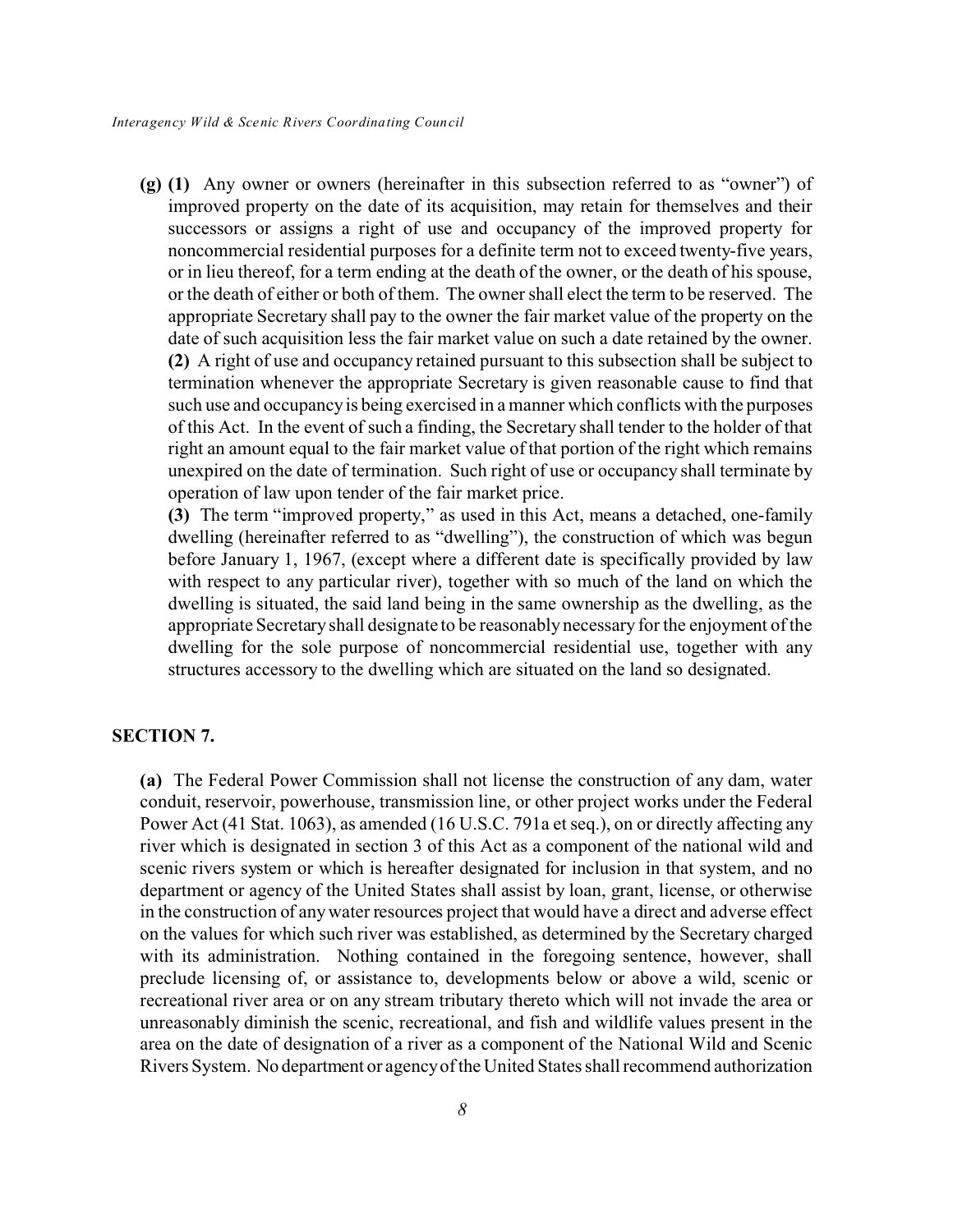of any water resources project that would have a direct and adverse effect on the values for which such river was established, as determined by the Secretary charged with its administration, or request appropriations to begin construction of any such project, whether heretofore or hereafter authorized, without advising the Secretary of the Interior or the Secretary of Agriculture, as the case may be, in writing of its intention so to do at least sixty days in advance, and without specifically reporting to the Congress in writing at the time it makes its recommendation or request in what respect construction of such project would be in conflict with the purposes of this Act and would effect the component and the values to be protected by it under this Act. Any license heretofore or hereafter issued by the Federal Power Commission affecting the New River of North Carolina shall continue to be effective only for that portion of the river which is not included in the National Wild and Scenic Rivers System pursuant to section 2 of this Act and no project or undertaking so licensed shall be permitted to invade, inundate or otherwise adversely affect such river segment.

**(b)** The Federal Power Commission shall not license the construction of any dam, water conduit, reservoir, powerhouse, transmission line, or other project works under the Federal Power Act, as amended, on or directly affecting any river which is listed in section 5, subsection (a), of this Act, and no department or agency of the United States shall assist by loan, grant, license, or otherwise in the construction of any water resources project that would have a direct and adverse effect on the values for which such river might be designated, as determined by the Secretary responsible for its study or approval --

**(i)** during the ten-year period following enactment of this Act or for a three complete fiscal year period following any Act of Congress designating any river for potential addition to the national wild and scenic rivers system, whichever is later, unless, prior to the expiration of the relevant period, the Secretary of the Interior and where national forest lands are involved, the Secretary of Agriculture, on the basis of study, determine that such river should not be included in the national wild and scenic rivers system and notify the Committees on Interior and Insular Affairs of the United States Congress, in writing, including a copy of the study upon which the determination was made, at least one hundred and eighty days while Congress is in session prior to publishing notice to that effect in the Federal Register: *Provided*, That if any Act designating any river or rivers for potential addition to the national wild and scenic rivers system provides a period for the study or studies which exceeds such three complete fiscal year period the period provided for in such Act shall be substituted for the three complete fiscal year period in the provisions of this clause (i); and

**(ii)** during such interim period from the date a report is due and the time a report is actually submitted to the Congress; and

**(iii)** during such additional period thereafter as, in the case of any river the report for which is submitted to the President and the Congress for inclusion in the national wild and scenic rivers system, is necessary for congressional consideration thereof or, in the case of any river recommended to the Secretary of the Interior under section 2(a)(ii) of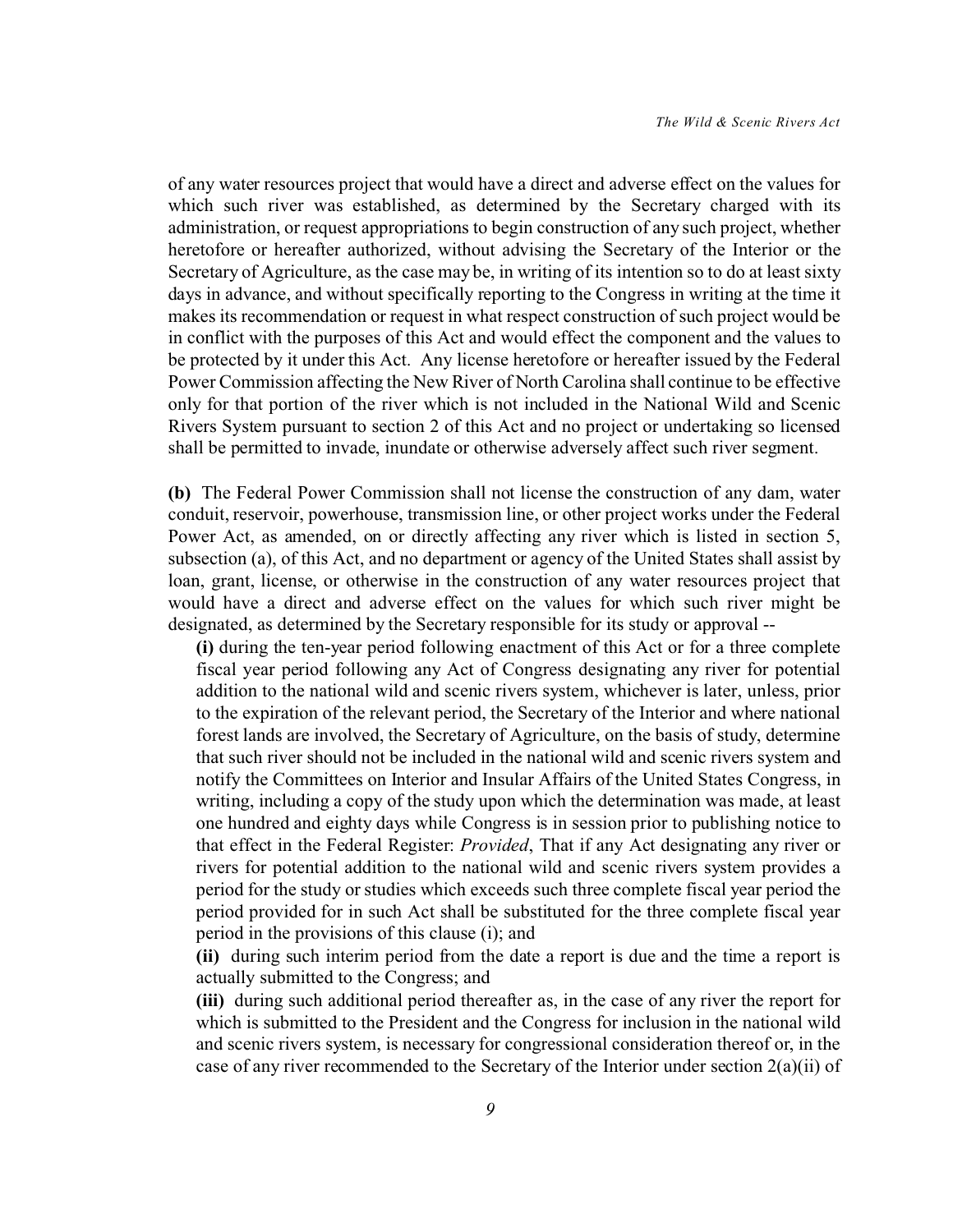this Act, is necessary for the secretary's consideration thereof, which additional period, however, shall not exceed three years in the first case and one year in the second.

Nothing contained in the foregoing sentence, however, shall preclude licensing of, or assistance to, developments below or above a potential wild, scenic or recreational river area or on any stream tributary thereto which will not invade the area or diminish the scenic, recreational, and fish and wildlife values present in the potential wild, scenic or recreational river area on the date of designation of a river for study as provided in section 5 of this Act. No department or agency of the United States shall, during the periods hereinbefore specified, recommend authorization of any water resources project on any such river or request appropriations to begin construction of any such project, whether heretofore or hereafter authorized, without advising the Secretary of the Interior and, where national forest lands are involved, the Secretary of Agriculture in writing of its intention so to do at least sixty days in advance of doing so and without specifically reporting to the Congress in writing at the time it makes its recommendation or request in what respect construction of such project would be in conflict with the purposes of this Act and would affect the component and the values to be protected by it under this Act.

**(c)** The Federal Power Commission and all other Federal agencies shall, promptly upon enactment of this Act, inform the Secretary of the Interior and, where national forest lands are involved, the Secretary of Agriculture, of any proceedings, studies, or other activities within their jurisdiction which are now in progress and which affect or may affect any of the rivers specified in section 5, subsection (a), of this Act. They shall likewise inform him of any such proceedings, studies, or other activities which are hereafter commenced or resumed before they are commenced or resumed.

**(d)** Nothing in this section with respect to the making of a loan or grant shall apply to grants made under the Land and Water Conservation Fund Act of 1965 (78 Stat. 897; 16 U.S.C. 4601-5 et seq.).

# **SECTION 8.**

**(a)** All public lands within the authorized boundaries of any component of the national wild and scenic rivers system which is designated in section 3 of this Act or which is hereafter designated for inclusion in that system are hereby withdrawn from entry, sale, or other disposition under the public land laws of the United States. This subsection shall not be construed to limit the authorities granted in section 6(d) or section 14A of this Act.

**(b)** All public lands which constitute the bed or bank, or are within one-quarter mile of the bank, of any river which is listed in section 5, subsection (a), of this Act are hereby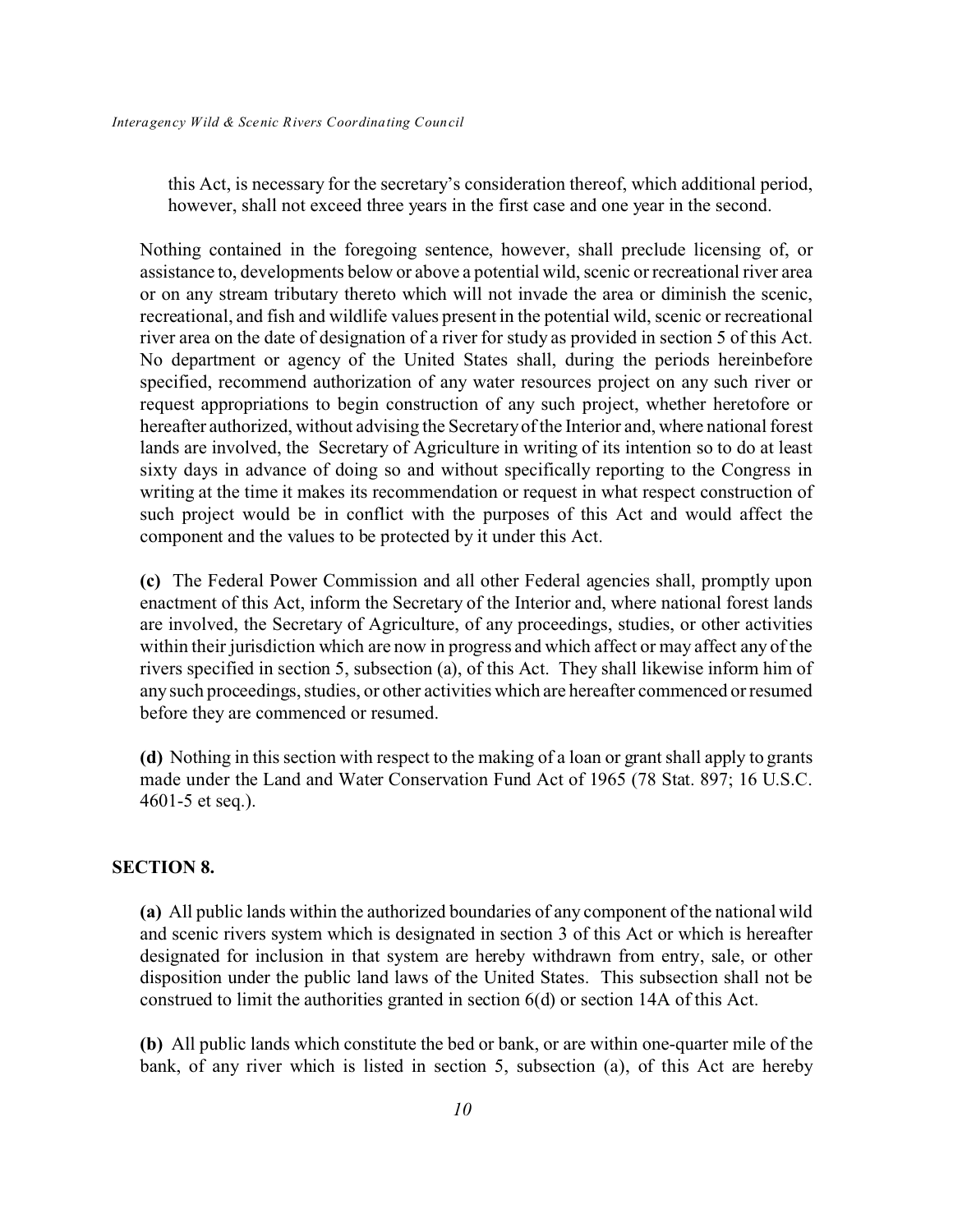withdrawn from entry, sale, or other disposition under the public land laws of the United States for the periods specified in section 7, subsection (b), of this Act. Notwithstanding the foregoing provisions of this subsection or any other provision of this Act, subject only to valid existing rights, including valid Native selection rights under the Alaska Native Claims Settlement Act, all public lands which constitute the bed or bank, or are within an area extending two miles from the bank of the river channel on both sides of the river segments referred to in paragraphs (77) through (88) of section 5(a) are hereby withdrawn from entry, sale, State selection or other disposition under the public land laws of the Unites States for the periods specified in section 7(b) of this Act.

#### **SECTION 9.**

**(a)** Nothing in this Act shall affect the applicability of the United States mining and mineral leasing laws within components of the national wild and scenic rivers system except that -- **(i)** all prospecting, mining operations, and other activities on mining claims which, in the case of a component of the system designated in section 3 of this Act, have not heretofore been perfected or which, in the case of a component hereafter designated pursuant to this Act or any other Act of Congress, are not perfected before its inclusion in the system and all mining operations and other activities under a mineral lease, license, or permit issued or renewed after inclusion of a component in the system shall be subject to such regulations as the Secretary of the Interior or, in the case of national forest lands, the Secretary of Agriculture may prescribe to effectuate the purposes of this Act; **(ii)** subject to valid existing rights, the perfection of, or issuance of a patent to, any

mining claim affecting lands within the system shall confer or convey a right or title only to the mineral deposits and such rights only to the use of the surface and the surface resources as are reasonably required to carrying on prospecting or mining operations and are consistent with such regulations as may be prescribed by the Secretary of the Interior, or in the case of national forest lands, by the Secretary of Agriculture; and

**(iii)** subject to valid existing rights, the minerals in Federal lands which are part of the system and constitute the bed or bank or are situated within one-quarter mile of the bank of any river designated a wild river under this Act or any subsequent Act are hereby withdrawn from all forms of appropriation under the mining laws and from operation of the mineral leasing laws including, in both cases, amendments thereto.

Regulations issued pursuant to paragraphs (i) and (ii) of this subsection shall, among other things, provide safeguards against pollution of the river involved and unnecessary impairment of the scenery within the components in question.

**(b)** The minerals in any Federal lands which constitute the bed or bank or are situated within one-quarter mile of the bank of any river which is listed in section 5, subsection (a) of this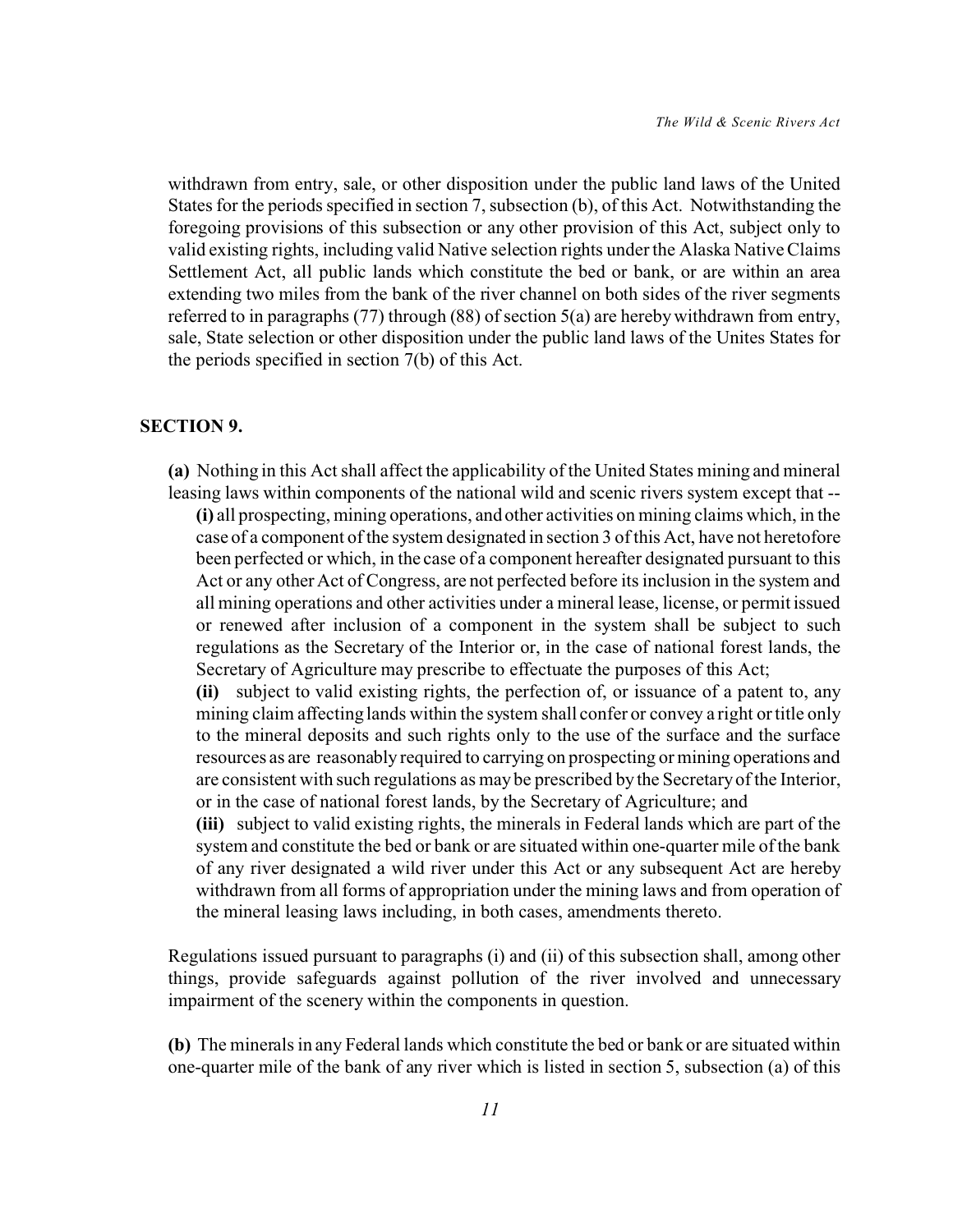Act are hereby withdrawn from all forms of appropriation under the mining laws during the periods specified in section 7, subsection (b) of this Act. Nothing contained in this subsection shall be construed to forbid prospecting or the issuance of leases, licenses, and permits under the mineral leasing laws subject to such conditions as the Secretary of the Interior and, in the case of national forest lands, the Secretary of Agriculture find appropriate to safeguard the area in the event it is subsequently included in the system. Notwithstanding the foregoing provisions of this subsection or any other provision of this Act, all public lands which constitute the bed or bank, or are within an area extending two miles from the bank of the river channel on both sides of the river segments referred to in paragraphs (77) through (88) of section 5(a), are hereby withdrawn, subject to valid existing rights, from all forms of appropriation under the mining laws and from operation of the mineral leasing laws including, in both cases, amendments thereto, during the periods specified in section 7(b) of this Act.

## **SECTION 10.**

**(a)** Each component of the national wild and scenic rivers system shall be administered in such manner as to protect and enhance the values which caused it to be included in said system without, insofar as is consistent therewith, limiting other uses that do not substantially interfere with public use and enjoyment of these values. In such administration primary emphasis shall be given to protecting its esthetic, scenic, historic, archaeologic, and scientific features. Management plans for any such component may establish varying degrees of intensity for its protection and development, based on the special attributes of the area.

**(b)** Any portion of a component of the national wild and scenic rivers system that is within the national wilderness preservation system, as established by or pursuant to the Act of September 3, 1964 (78 Stat. 890; 16 U.S.C., ch. 23), shall be subject to the provisions of both the Wilderness Act and this Act with respect to preservation of such river and its immediate environment, and in case of conflict between the provisions of these Acts the more restrictive provisions shall apply.

**(c)** Any component of the national wild and scenic rivers system that is administered by the Secretary of the Interior through the National Park Service shall become a part of the national park system, and any such component that is administered by the Secretary through the Fish and Wildlife Service shall become a part of the national wildlife refuge system. The lands involved shall be subject to the provisions of this Act and the Acts under which the national park system or national wildlife refuge system, as the case may be, is administered, and in case of conflict between the provisions of these Acts, the more restrictive provisions shall apply. The Secretary of the Interior, in his administration of any component of the national wild and scenic rivers system, may utilize such general statutory authorities relating to areas of the national park system and such general statutory authorities otherwise available to him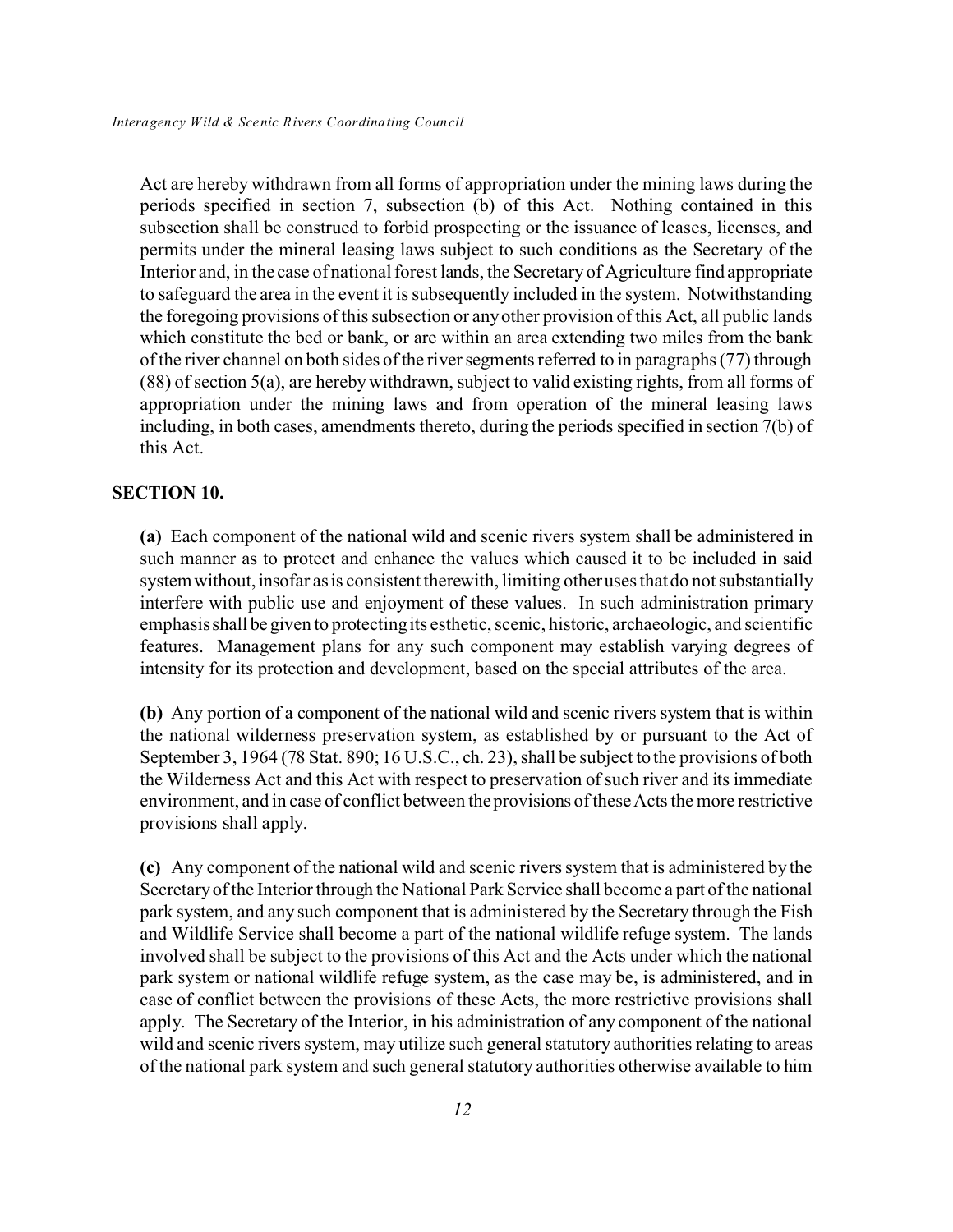for recreation and preservation purposes and for the conservation and management of natural resources as he deems appropriate to carry out the purposes of this Act.

**(d)** The Secretary of Agriculture, in his administration of any component of the national wild and scenic rivers system area, may utilize the general statutory authorities relating to the national forests in such manner as he deems appropriate to carry out the purposes of this Act.

**(e)** The Federal agency charged with the administration of any component of the national wild and scenic rivers system may enter into written cooperative agreements with the Governor of a State, the head of any State agency, or the appropriate official of a political subdivision of a State for State or local governmental participation in the administration of the component. The States and their political subdivisions shall be encouraged to cooperate in the planning and administration of components of the system which include or adjoin State-or county-owned lands.

# **SECTION 11.**

**(a)** The Secretary of the Interior shall encourage and assist the states to consider, in formulating and carrying out their comprehensive statewide outdoor recreation plans and proposals for financing assistance for State and local projects submitted pursuant to the Land and Water Conservation Fund Act of 1965 (78 Stat. 897), needs and opportunities for establishing State and local wild, scenic and recreational river areas.

**(b) (1)** The Secretary of the Interior, the Secretary of Agriculture, or the head of any other Federal agency, shall assist, advise, and cooperate with States or their political subdivisions, landowners, private organizations, or individuals to plan, protect, and manage river resources. Such assistance, advice and cooperation may be through written agreements or otherwise. This authority applies within or outside a federally administered area and applies to rivers which are components of the National Wild and Scenic Rivers System and to other rivers. Any agreement under this subsection may include provisions for limited financial or other assistance to encourage participation in the acquisition, protection, and management of river resources.

**(2)** Wherever appropriate in furtherance of this Act, the Secretary of Agriculture and the Secretary of the Interior are authorized and encouraged to utilize the following:

**(A)** For activities on federally owned land, the Volunteers in the Parks Act of 1969 (16 U.S.C. 18g-j) and the Volunteers in the Forest Act of 1972 (16 U.S.C. 558a-558d).

**(B)** For activities on all other lands, section 6 of the Land and Water Conservation Fund Act of 1965 (relating to the development of statewide comprehensive outdoor recreation plans).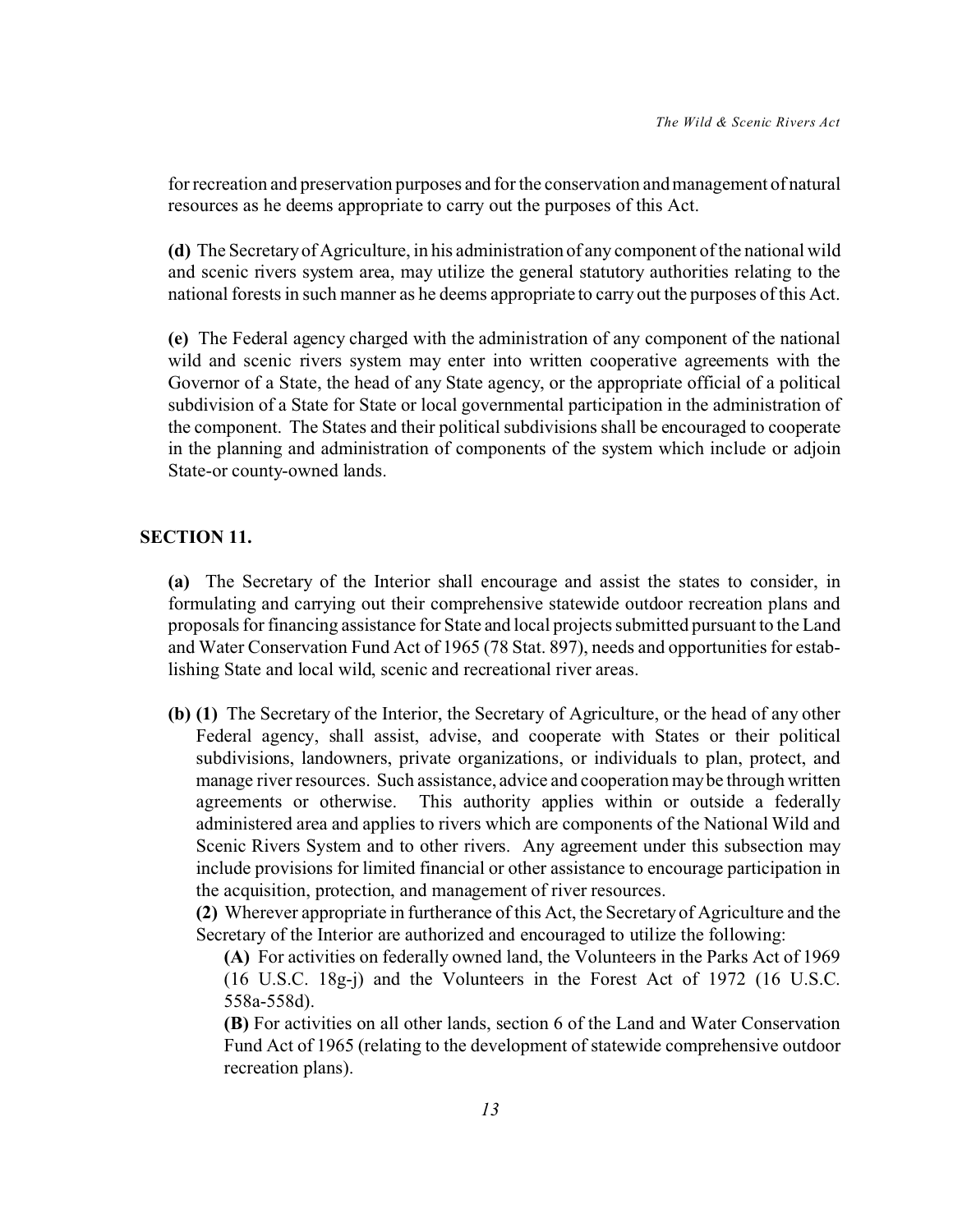**(3)** For purposes of this subsection, the appropriate Secretary or the head of any Federal agency may utilize and make available Federal facilities, equipment, tools and technical assistance to volunteers and volunteer organizations, subject to such limitations and restrictions as the appropriate Secretary or the head of any Federal agency deems necessary or desirable.

**(4)** No permit or other authorization provided for under provision of any other Federal law shall be conditioned on the existence of any agreement provided for in this section.

# **SECTION 12.**

**(a)** The Secretary of the Interior, the Secretary of Agriculture, and the head of any other Federal department or agency having jurisdiction over any lands which include, border upon, or are adjacent to, any river included within the National Wild and Scenic Rivers System or under consideration for such inclusion, in accordance with section  $2(a)(ii)$ ,  $3(a)$ , or  $5(a)$ , shall take such action respecting management policies, regulations, contracts,plans, affecting such lands, following the date of enactment of this sentence, as may be necessary to protect such rivers in accordance with the purposes of this Act. Such Secretary or other department or agency head shall, where appropriate, enter into written cooperative agreements with the appropriate State or local official for the planning, administration, and management of Federal lands which are within the boundaries of any rivers for which approval has been granted under section  $2(a)(ii)$ . Particular attention shall be given to scheduled timber harvesting, road construction, and similar activities which might be contrary to the purposes of this Act.

**(b)** Nothing in this section shall be construed to abrogate any existing rights, privileges, or contracts affecting Federal lands held by any private party without the consent of said party.

**(c)** The head of any agency administering a component of the national wild and scenic rivers system shall cooperate with the Administrator, Environmental Protection Agency and with the appropriate State water pollution control agencies for the purpose of eliminating or diminishing the pollution of waters of the river.

## **SECTION 13.**

**(a)** Nothing in this Act shall affect the jurisdiction or responsibilities of the States with respect to fish and wildlife. Hunting and fishing shall be permitted on lands and waters administered as parts of the system under applicable State and Federal laws and regulations unless, in the case of hunting, those lands or waters are within a national park or monument. The administering Secretary may, however, designate zones where, and establish periods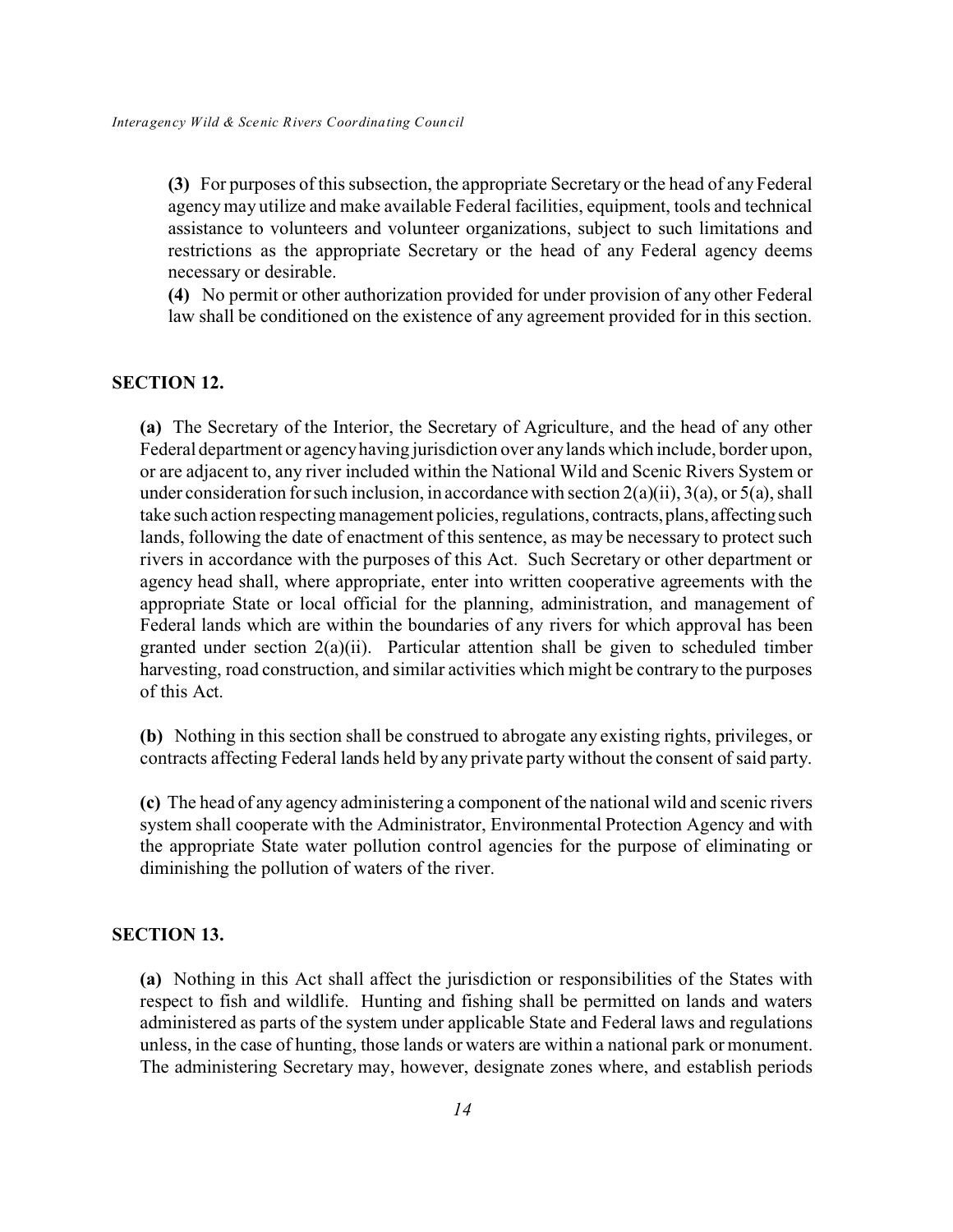when, no hunting is permitted for reasons of public safety, administration, or public use and enjoyment and shall issue appropriate regulations after consultation with the wildlife agency of the State or States affected.

**(b)** The jurisdiction of the States and the United States over waters of any stream included in the national wild, scenic or recreational river area shall be determined by established principles of law. Under the provisions of this Act, any taking by the United States of a water right which is vested under either State or Federal law at the time such river is included in the national wild and scenic rivers system shall entitle the owner thereof to just compensation. Nothing in this Act shall constitute an express or implied claim or denial on the part of the Federal Government as to exemption from State water laws.

**(c)** Designation of any stream or portion thereof as a national wild, scenic or recreational river area shall not be construed as a reservation of the waters of such streams for purposes other than those specified in this Act, or in quantities greater than necessary to accomplish these purposes.

**(d)** The jurisdiction of the States over waters of any stream included in a national wild, scenic or recreational river area shall be unaffected by this Act to the extent that such jurisdiction may be exercised without impairing the purposes of this Act or its administration.

**(e)** Nothing contained in this Act shall be construed to alter, amend, repeal, interpret, modify, or be in conflict with any interstate compact made by any States which contain any portion of the national wild and scenic rivers system.

**(f)** Nothing in this Act shall affect existing rights of any State, including the right of access, with respect to the beds of navigable streams, tributaries, or rivers (or segments thereof) located in a national wild, scenic or recreational river area.

**(g)** The Secretary of the Interior or the Secretary of Agriculture, as the case may be, may grant easements and rights-of-way upon, over, under, across, or through any component of the national wild and scenic rivers system in accordance with the laws applicable to the national park system and the national forest system, respectively: *Provided*, That any conditions precedent to granting such easements and rights-of-way shall be related to the policy and purpose of this Act.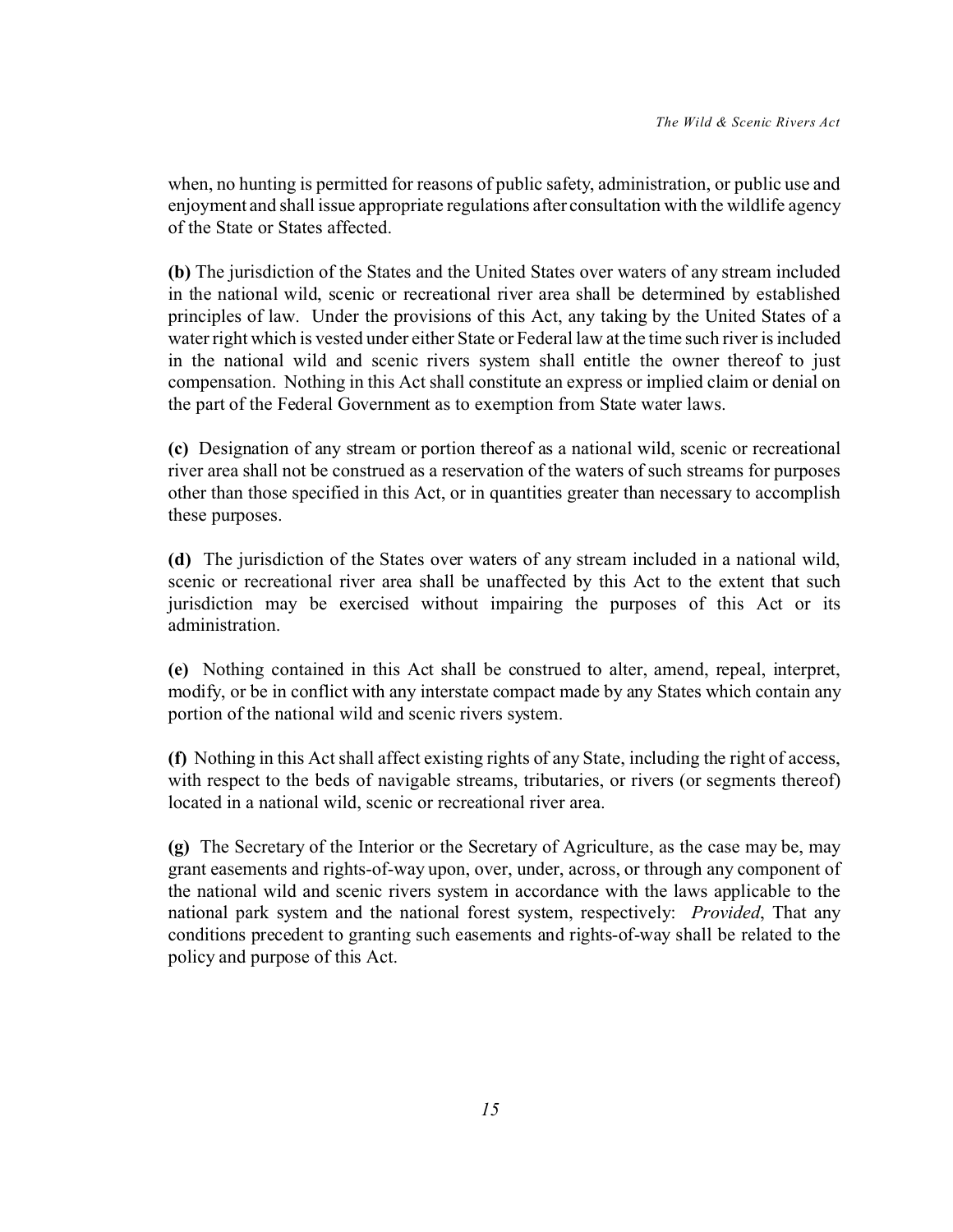# **SECTION 14.**

The claim and allowance of the value of an easement as a charitable contribution under section 170 of title 26, United States Code, or as a gift under section 2522 of said title shall constitute an agreement by the donor on behalf of himself, his heirs, and assigns that, if the terms of the instrument creating the easement are violated, the donee or the United States may acquire the servient estate at its fair market value as of the time the easement was donated minus the value of the easement claimed and allowed as a charitable contribution or gift.

#### **SECTION 14A.**

**(a)** Where appropriate in the discretion of the Secretary, he may lease federally owned land (or any interest therein) which is within the boundaries of any component of the National Wild and Scenic Rivers system and which has been acquired by the Secretary under this Act. Such lease shall be subject to such restrictive covenants as may be necessary to carry out the purposes of this Act.

**(b)** Any land to be leased by the Secretary under this section shall be offered first for such lease to the person who owned such land immediately before its acquisition by the United States.

# **SECTION 15.**

Notwithstanding any other provision to the contrary in sections 3 and 9 of this Act, with respect to components of the National Wild and Scenic Rivers System in Alaska designated by paragraphs  $(38)$  through  $(50)$  of section  $3(a)$  of this Act --

**(1)** the boundary of each such river shall include an average of not more than six hundred and forty acres per mile on both sides of the river. Such boundary shall not include any lands owned by the State or a political subdivision of the State nor shall such boundary extend around any private lands adjoining the river in such manner as to surround or effectively surround such private lands; and

**(2)** the withdrawal made by paragraph (iii) of section 9(a) shall apply to the minerals in Federal lands which constitute the bed or bank or are situated within one-half mile of the bank of any river designated a wild river by the Alaska National Interest Lands Conservation Act.